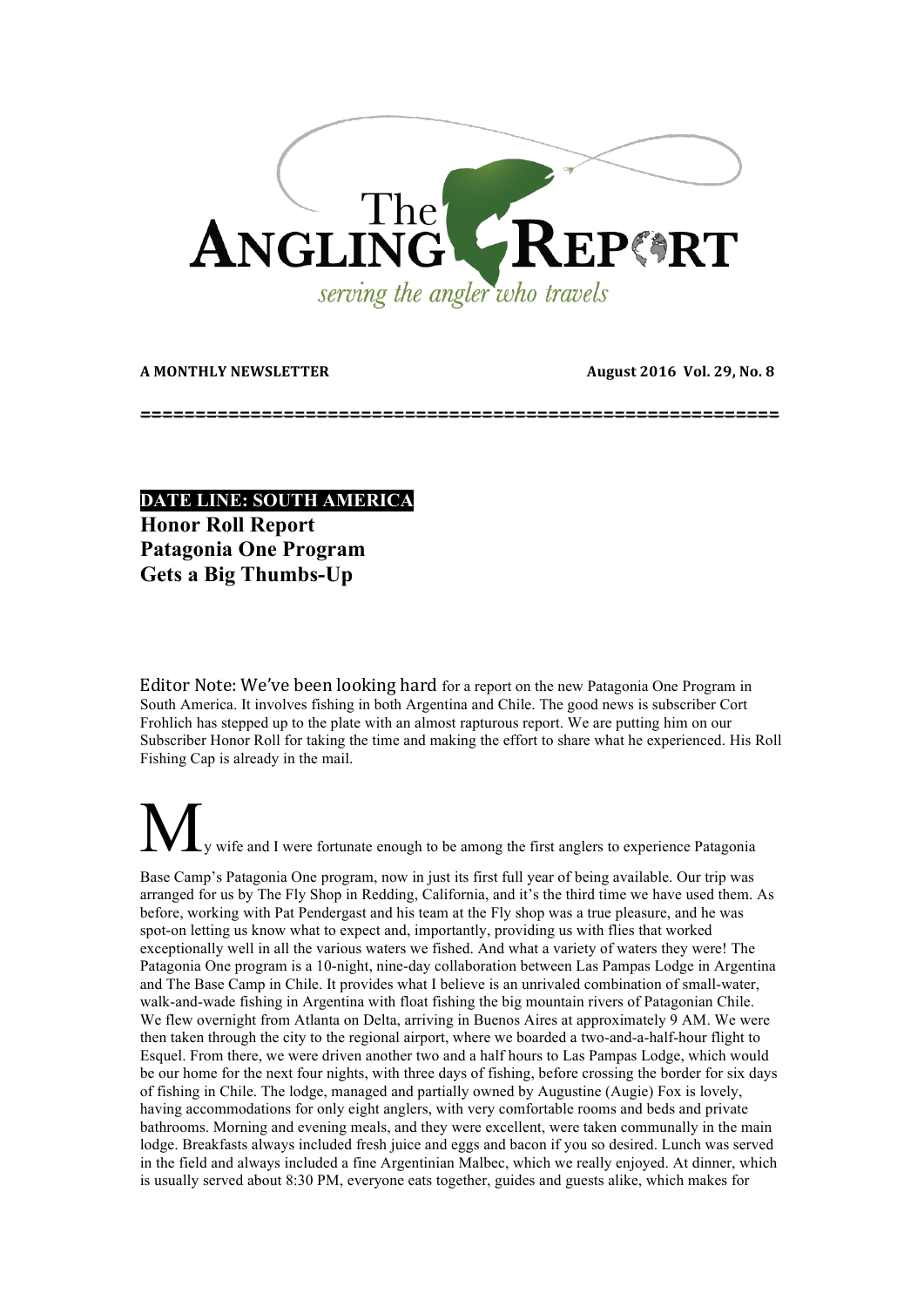some interesting and sometimes highly amusing conversation. The bar is always open and well stocked. Unlimited fine Argentinian varietals are provided with dinner. The fireplace was usually roaring in the morning and again later at night, adding to the ambience. Views over the mountains were spectacular. We saw five massive Andean Condors circling overhead one morning. As for the fishing, it was as good as advertised, if not better. On our first day, we fished Terremoto (earthquake) a spring creek, with Pancho and his American assistant, Kevin, who were to be our guides for the entire three days. They were fantastic. Terremoto was quite an introduction to the wonders of the waters available at Las Pampas. My first fish here, in slow-moving, crystalclear spring creek water was a 20 inch rainbow. I took it on a size 19 Purple Haze. I then took four 18- to 20-inch bows on a size 10 yellow-bellied hopper. The takes were incredibly slow and visual, and the fish, when hooked, went ballistic. I ended the morning sightcasting to a 21-inch brown that took a size 16 tan Elk Hair Caddis. I landed it after a great fight that included several jumps. My wife, meanwhile, took several nice rainbows and missed a brown that Pancho estimated at 24 to 25 inches. What a start! The lodge has a number of scenic, fish-filled lakes available, and the next day we fished Lago #5. Unfortunately, as occurs in Patagonia, it was quite windy, and fishing the reed beds and rock walls of the lake produced only a fish or two. When the lakes are on, however, I was told, they can be spectacular for some really big browns and rainbows. We switched to the Rio Pico in the afternoon and caught several respectable rainbows. On our third and final day at Las Pampas, we experienced a very special day of fishing in a maze of spring creek channels of the Rio Pico that is locally known as "Africa." The channels occur on a stunning, 7,000-acre ranch, surrounded by snow-capped peaks. My wife and I both agreed it was one of the most visually stunning places we had ever seen, much less fished. Every one of those spring creek channels was loaded with big, healthy browns and rainbows that were feeding on caddis. We had constant action all day fishing to huge, free-rising trout. This was classic spring creek fishing. It was a day never to be forgotten, capped off when two huge condors landed in a meadow right behind me as I was landing yet another 20-inch rainbow, and then spread their wings. Even Pancho was impressed!

The following day it was time to leave Las Pampas and cross the border into Chile. The "road" into Chile has to be seen to be believed. To put it mildly, it is just a wee bit bumpy, and the bridges you cross have certainly never seen an OSHA inspector. All part of the fun! The crossing was seamless and took only

about an hour and a half. It was clear that not many people cross at this remote location, as the three soldiers manning the crossing on the Chilean side were obviously excited to have something to do, squabbling over who would have the honor of stamping our passports. We had been told that a gun and carbine belonging to Butch Cassidy and the Sundance Kid, who lived in that very area before moving to Bolivia, where they were killed, were at the border crossing but could only be seen with the commandant's permission. With Pancho translating, we asked politely and were allowed into another room, where we saw and photographed the weapons. Pretty cool.

As we entered Chile we were met by Courtney and Fabian from Patagonia Base Camp. After quickly clearing Chilean customs, we were on the water by 10:30, so you don't really lose any fishing time at all. We started out with a float trip on the Rio Figueroa to Temple Camp, where we would spend two nights before continuing on to BaseCamp. Courtney explained that the first day would be a whitewater day, and he gave us a very detailed safety orientation. He explained we would be traversing two class-3 to class-4 rapids on the way in to Temple Camp. As we began the float, we caught several nice rainbows, and then El Diablo, the first—and appropriately named—rapid was upon us. Negotiating these rapids is nothing like most whitewater trips in the United States, where you are on a raft with several other tourists and there's always another raft coming along behind you. This was the real deal, just the three of us in an incredibly remote and inaccessible canyon. Courtney had to work hard negotiating El Diablo, as it is lengthy and full of drops, whirlpools, and boulders. He did a beautiful job. Once we had cleared the rapid and reentered calmer water, he said we would soon understand why the camp is called Temple Camp. Indeed, I do not have the words to describe just how beautiful that canyon on the Figueroa is. The rocks have been carved by the water over the eons at 90 degree angles, and the entire canyon looks like nothing so much as a Mayan temple. Having just experienced the magic of "Africa" the day before, my wife and I felt that on two consecutive days we had experienced two places as unique and as beautiful as any on Earth. There were deep green, slowmoving pools in the canyon, just inviting a swim, and, as it was a bright, sunny day, it was an invitation I gladly accepted. The rapids were not done with us, however, when we made it through Diablo. We still had to traverse "Pinball" before reaching Temple Camp. If anything, this rapid was even more challenging than Diablo, as the water had dropped and Courtney was required to adapt, on the fly, to a